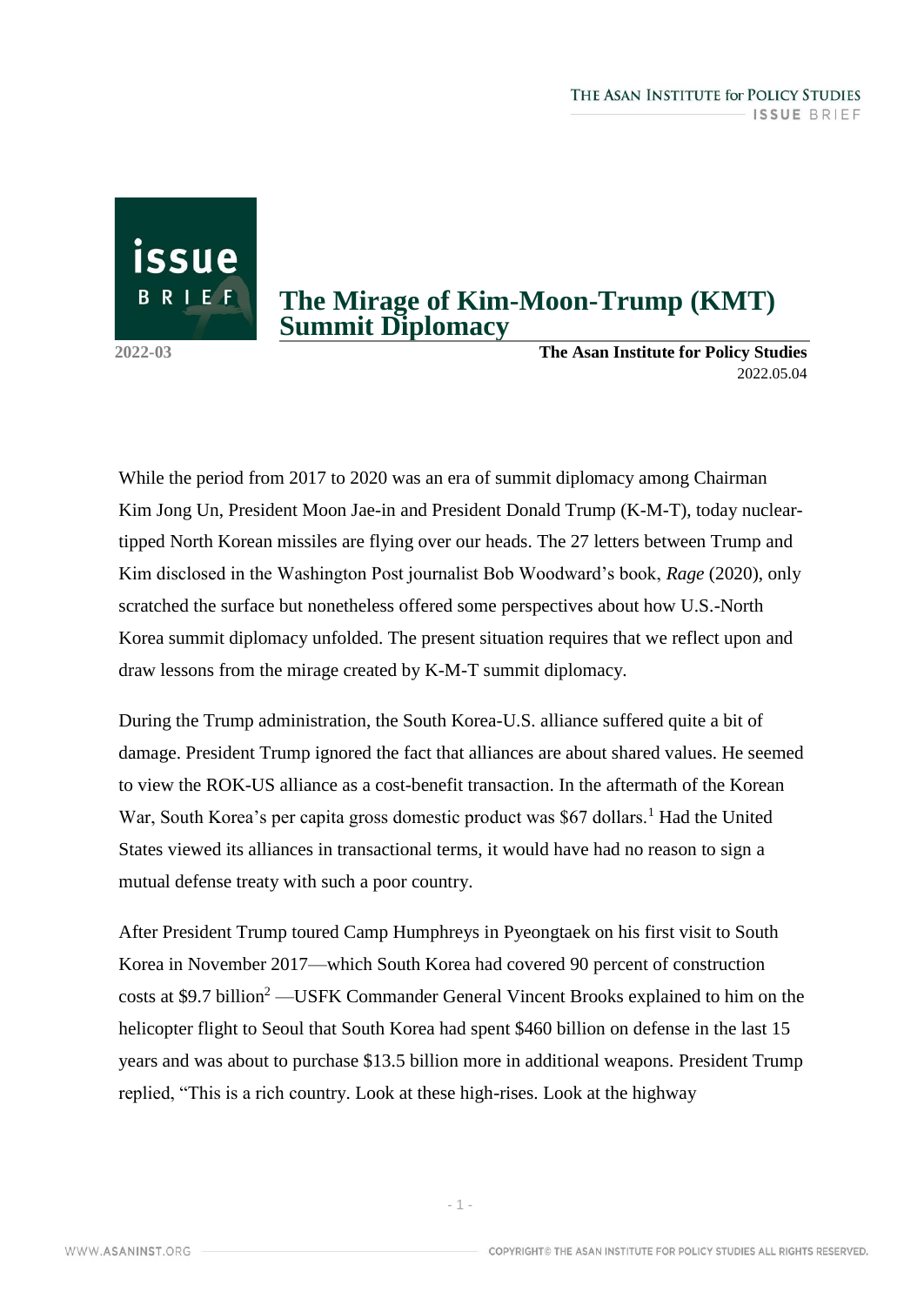infrastructure. Look at that train. Look at all of this. We're paying for all of this. They should be paying for everything."<sup>3</sup> He added, "The military always tell you that the alliances with NATO and South Korea are the best bargain the United States makes but the military people are wrong … It's a horrible bargain. We're protecting South Korea from North Korea and, they're making a fortune with televisions and ships and everything else … We're suckers."<sup>4</sup>

During the four years from 2016 to 2019, the United States spent \$13.4 billion on its forces stationed in Korea,<sup>5</sup> while South Korea contributed \$3.2 billion towards their presence.<sup>6</sup> At the end of 2019, President Trump demanded that South Korea's annual defense costsharing contribution be increased fivefold to \$5 billion. On this, John Hamre, President of the Center for Strategic and International Studies (CSIS), criticized President Trump by noting that "USFK are not mercenaries who defend South Korea in return for money," and that "the U.S. is stationing troops in South Korea for its own interests … U.S. troops serve the purpose of defending the United States."<sup>7</sup> It is worth recalling that South Korea signed a mutual defense treaty with the United States to prevent another North Korean invasion, while the United States signed it to use South Korea as a shield at the forefront of liberal democracy on the eastern tip of Eurasian continent against the expansion of communism.

According to a book by Washington Post journalists Carol Leonnig and Philip Rucker, titled *I Alone Can Fix It*, President Trump allegedly told his aides that if he were to be reelected, "I'll blow up the U.S. alliance with South Korea."<sup>8</sup> According to Maryland Governor Larry Hogan, President Trump said at a dinner with Republican governors in February 2020 that "South Koreans were terrible people."<sup>9</sup> Conversely, President Trump said of Kim Jong Un, "He likes me. I like him. We get along."<sup>10</sup> That is very disappointing.

When North Korea test-fired two intercontinental ballistic missiles in July 2017, President Trump threatened, "they [North Koreans] will be met with 'fire and fury' like the world has never seen,"<sup>11</sup> and reviewed military options against North Korea. When South Korean National Security Advisor Chung Eui-yong went to the White House and delivered Kim's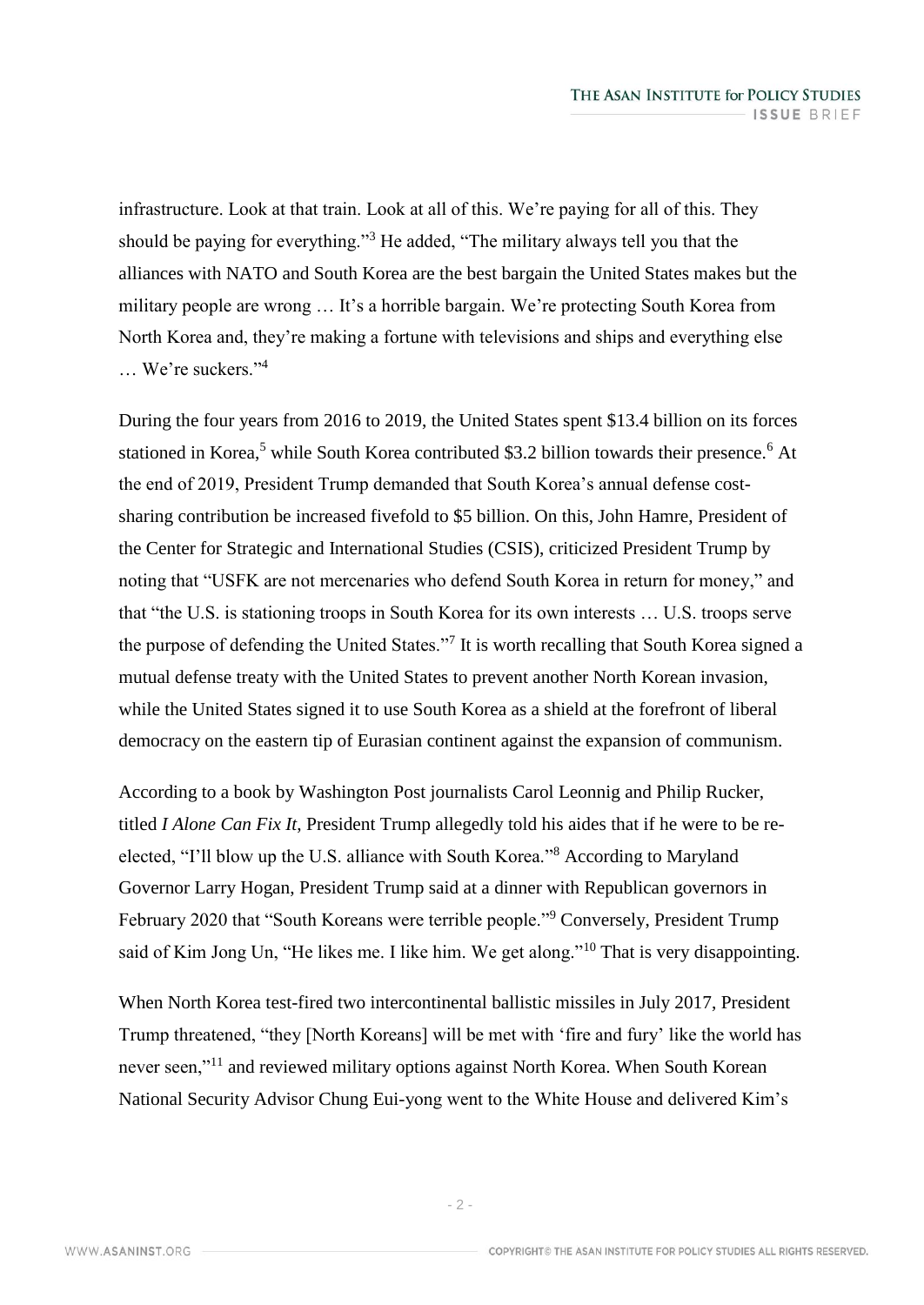desire to meet President Trump in March 2018, President Trump made an impromptu decision to meet Kim in person. President Trump was more interested in commanding the media's attention than in yielding substantive outcomes from the summit with Kim. And Woodward recounts that President Trump loved the U.S. media's description of his forthcoming summit with Kim as "a breathtaking gamble." President Trump's approach to the summit produced assessments that he was "ratings-minded" and was indulged in "selfgrandiosity."<sup>12</sup> Trump administration officials touted North Korea's lack of nuclear and missile tests as an accomplishment, but North Korea actually continued to develop its nuclear and missile programs and only refrained from additional provocations because President Trump was moving in Kim's preferred direction by doing things such as stopping ROK-U.S. combined military exercises.<sup>13</sup> On April 1, 2022, the report by Panel of Experts on the UN Security Council Sanctions Committee on North Korea stated that "During the reporting period, the DPRK continued to maintain and develop its nuclear and ballistic missile programmes in violation of Security Council resolutions."<sup>14</sup>

Evan S. Medeiros, who served as President Obama's Asia policy advisor, said, "Kim will never give up his nukes," and that "Kim played Moon and is now playing Trump."<sup>15</sup> After having three meetings with Kim, President Trump said in an interview with Bob Woodward, "You know what I did? I met (him). Big deal. It takes me two days. I gave up nothing. I didn't give up sanctions. I didn't give him anything."<sup>16</sup> However, no sitting U.S. president prior to the Singapore Summit had ever met a North Korean leader in person and it was the Moon administration that made the meeting happen. Since 2018, President Trump and Chairman Kim met three times and what followed was the suspension of ROK-U.S. combined military exercises, not the denuclearization of North Korea.<sup>17</sup> President Trump drew criticism from the international community that he had given the North Korean leadership the international standing and legitimacy it had long sought.

To have a summit, it is necessary to have preparations including analysis of the counterpart and some guarantee of tangible outcomes. It is hard to find such things in the Singapore Summit. It is illustrative that the U.S. Central Intelligence Agency (CIA) characterized Kim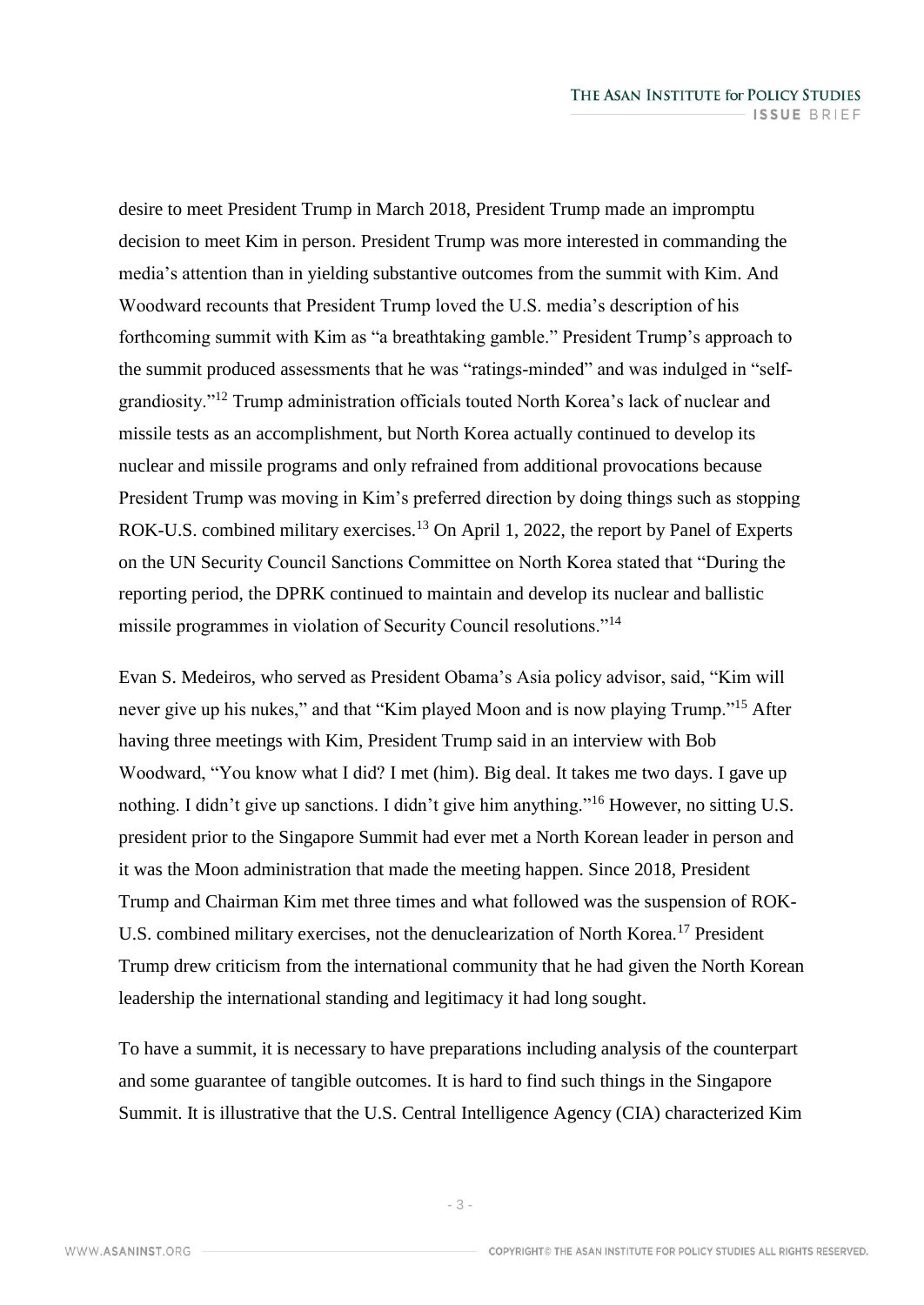as "cunning," "crafty," and "ultimately stupid," but President Trump called him "smart" and "tough."<sup>18</sup>

At the June 2018 Singapore Summit, President Trump and Chairman Kim announced they would work toward the denuclearization of the Korean Peninsula but did not specify what steps North Korea would take. This was weaker than the September 19, 2005, Six-Party Talks Joint Statement in which North Korea pledged to remain "committed to abandoning all nuclear weapons and existing nuclear programs and returning, at an early date, to the Treaty on the Non-Proliferation of Nuclear Weapons (NPT) and to IAEA safeguards."

Under the ambiguous Singapore statement, President Trump made a risky decision to downscale or altogether suspend South Korea-U.S. combined military exercises. Three months after the Singapore Summit, in September 2018, at a rally during the U.S. mid-term elections, President Trump told an audience that he "fell in love" with Kim.<sup>19</sup> According to opinion surveys conducted by CNN after the 2018 Singapore Summit, 70% of U.S. respondents said North Korea will not give up its nuclear weapons, suggesting that the American public knew more than President Trump about Kim's intention.<sup>20</sup>

President Trump and Chairman Kim exchanged letters and compliments, promising to implement the outcomes of the Singapore Summit. At the end of July 2018, Kim wrote President Trump a letter suggesting that the United States and North Korea should declare an end to the Korean War because hostilities ceased under the terms of the 1953 Armistice Agreement.<sup>21</sup> As North Korea attempted to create the mood for the withdrawal of U.S. troops by adopting the end of war declaration, Victor Cha, Korea Chair at the Center for Strategic and International Studies (CSIS), pointed out that "[the declaration] can raise questions in the United States about if there's peace, why don't we bring the troops home?"22

During the second summit held in Hanoi in February 2019, eight months after the Singapore Summit, what did the United States expect, and what did Kim want as he made a 66-hour train journey to Hanoi? At the summit, President Trump demanded that North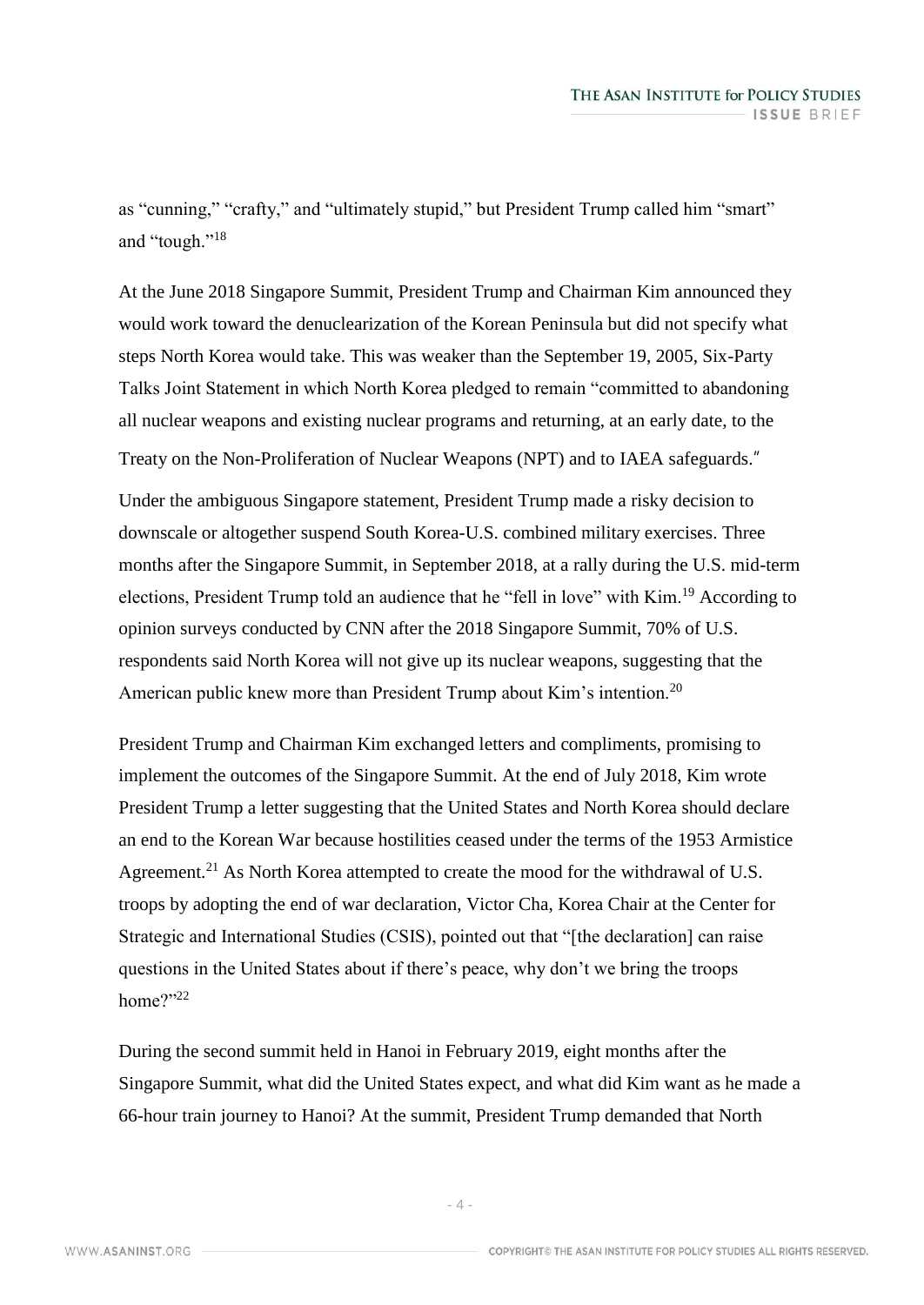Korea shut down its five nuclear facilities while Kim insisted on only closing the Yongbyon facility, calling it "our biggest," which Trump rejected by saying, "Yeah, it's also the oldest," thus bringing the summit to a sudden end.<sup>23</sup>

As the Hanoi Summit ended with 'no deal,' the bilateral negotiations between the United States and North Korea seemed to have ended. However, three months after Hanoi, at the G-20 Summit in Osaka, Japan, President Trump tweeted an open invitation to Kim, "If Chairman Kim of North Korea sees this, I would meet him at the Border/DMZ just to shake his hand and say Hello(?)!"<sup>24</sup> President Trump also sent a letter to Kim on June 29 in which he wrote "As you may have seen, I am travelling today from Osaka, Japan to the Republic of Korea, and since I will be so close to you I would like to invite you to meet me at the border tomorrow afternoon. I will be near the DMZ in the afternoon and propose a meeting at 3:30 at the Peace House on the southern side of the military demarcation line."<sup>25</sup> At the Panmunjom meeting in the afternoon of June 30, President Trump reportedly did not want President Moon's attendance.<sup>26</sup> President Moon had insisted on being present but the United States refused due to North Korean opposition. President Moon instead escorted President Trump and Chairman Kim to Freedom House at Panmunjom. President Trump crossed over the Military Demarcation Line (MDL) and took 20 steps into North Korean soil. He boasted that he was the first sitting U.S. president to step over the MDL and hung a photograph he took with Kim in the White House. At Freedom House, President Trump said to Chairman Kim, "if [you] didn't show up, the press was going to make me look very bad. So, you made us both look good, and I appreciate it."<sup>27</sup> Although President Trump said after the meeting that he and Kim agreed to designate teams and work out some deals "within weeks," it took nearly four months to hold talks in Stockholm, Sweden, and the talks ended up falling apart.

During the time of K-M-T summit diplomacy, the Moon administration rushed to complete the transition of wartime operational control (OPCON) without securing reconnaissance capabilities to monitor North Korean moves, interceptors, and precision strike weapons. It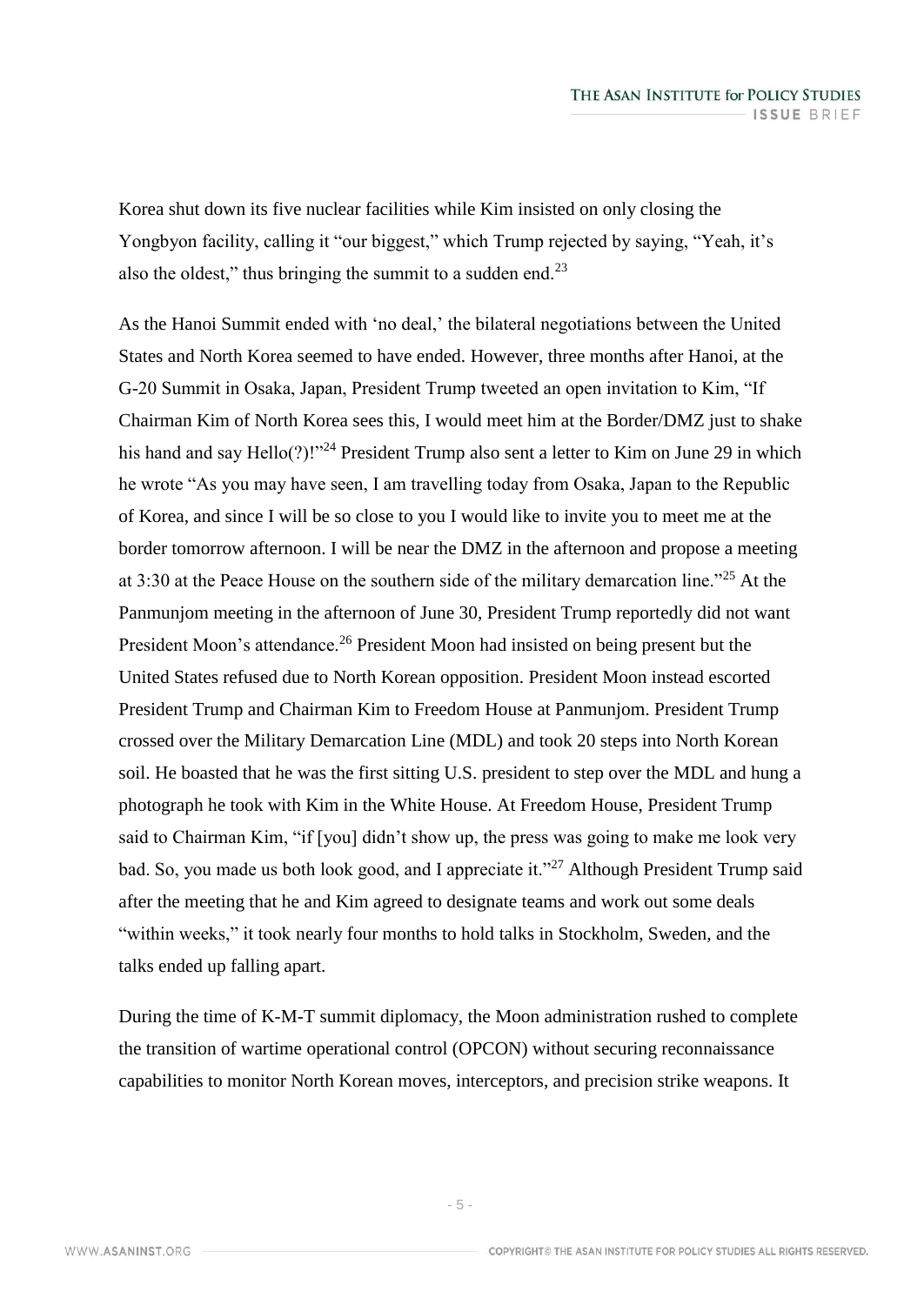pressed ahead with declaring an end to the Korean War which had been proposed by Kim to remove U.S. troops from Korea.

On September 22, 2018 at the 73rd UN General Assembly, President Moon Jae-in de facto represented North Korea's position by stating that "On September 9, in the ceremony marking the 70th anniversary of its foundation, Chairman Kim expressed its commitment to peace and prosperity instead of boasting its nuclear capabilities."<sup>28</sup> And three days later, during the meeting at Council on Foreign Relations, President Moon said "Kim Jong Un is young, very candid and polite, treating the elders with respect … I believe that Kim Jong Un is sincere and he will abandon nuclear weapons in exchange of economic development." Bloomberg News criticized President Moon for becoming Kim Jong Un's top spokesman.<sup>29</sup> This characterization of Kim Jong Un is hard to understand since he is the grandson of Kim Il Sung, who invaded South Korea and massacred millions of innocent people, and even today himself continues to put more than 20 million North Koreans under political oppression and economic poverty.

In March 2018, then-National Security Advisor and later Foreign Minister Chung Eui-yong debriefed the press after his visit to Pyongyang as a special envoy. He said, North Korea "made it clear that if its security were to be guaranteed, there will no reason for the country to possess nuclear weapons." During his press conference at the White House after sharing the results of his meeting in Pyongyang with President Trump, Ambassador Chung said, "I told President Trump that, in our meeting, North Korean leader Kim Jong Un said he is committed to denuclearization. Kim pledged that North Korea will refrain from any further nuclear or missile tests."<sup>30</sup>

During Ambassador Chung's visit to Pyongyang, Kim allegedly told the South Korean delegation that "North Korea would refrain from the use of not only nuclear weapons, but also conventional ones." And he added "how can I use nuclear weapons against my compatriot South Koreans?" If the Moon administration felt assured by this pledge, it fell prey to the Stockholm Syndrome, "contested illness that hostages develop psychological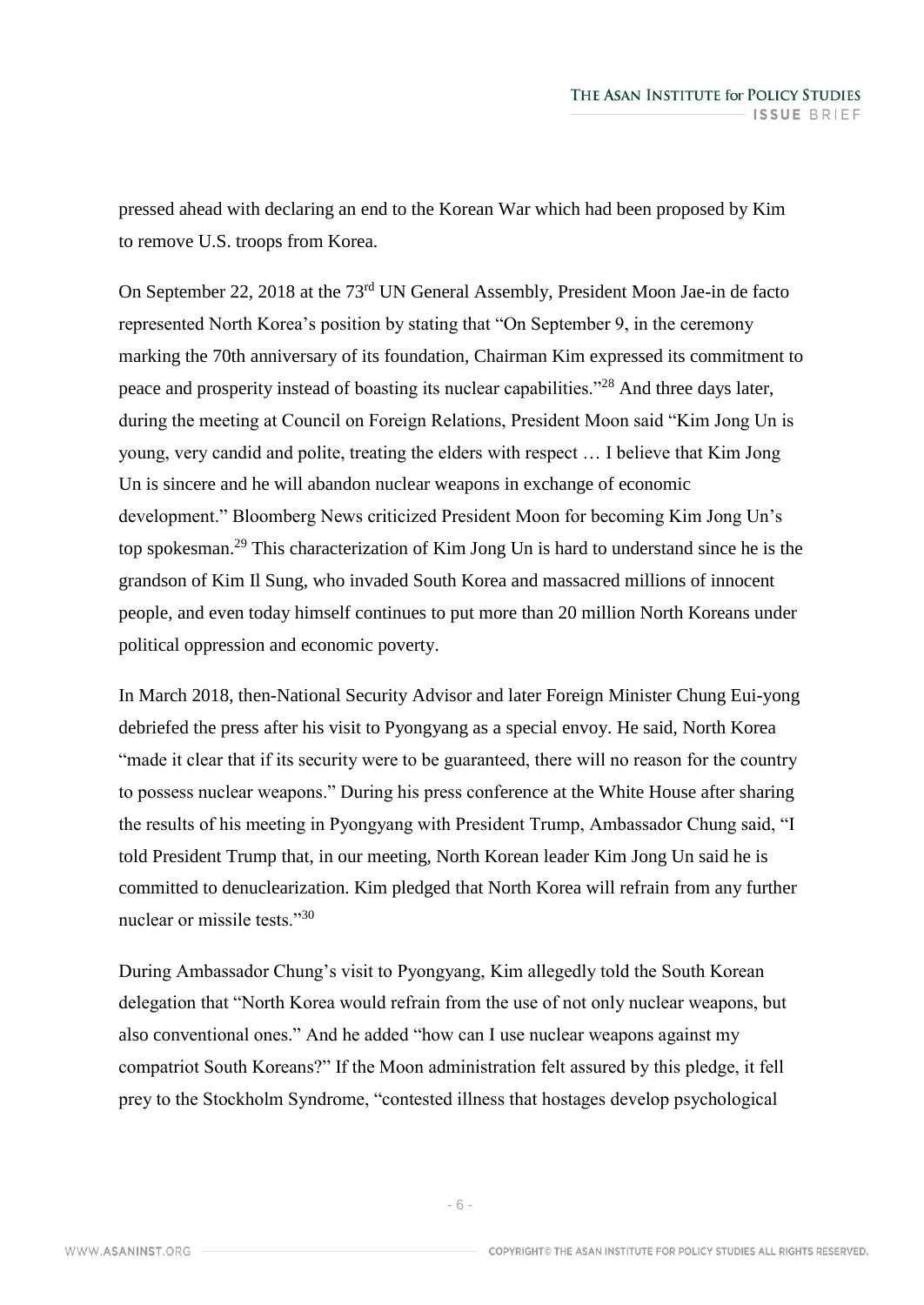bond with their captors during captivity, and accordingly taking the side of their captor." The wishful thinking that appeasement may one day lead to peace is the Korean version of Stockholm syndrome. Rather than trying to break free of captivity, South Korea is relying on the favor of its North Korean captor.<sup>31</sup>

It is time to reflect on whether South Korea, in the course of its messenger role between Pyongyang and Washington, exaggerated or distorted North Korea's position on denuclearization or made a mistake causing misunderstanding. North Korea made it clear that the withdrawal of the U.S. troops should precede denuclearization. It is questionable whether Ambassador Chung accurately conveyed to the United States North Korea's demand for the withdrawal of the U.S. troops as precondition for denuclearization. It must be scrutinized whether the Moon administration, in want of the Singapore summit, did not fully and accurately explain the aspects of North Korean demands Washington would find problematic. The contents of three phone call conversations Kim allegedly had with the Moon administration during his 66-hour train journey to Hanoi must also be revealed.<sup>32</sup>

What does North Korea actually think when it deals with South Korea? It claims that the United States is an "imperialist power" that makes military threats, and that because the South is a "U.S. puppet," its society must be 'liberated' from imperialist control. It also argues that securing conventional forces and a nuclear deterrent are defensive means to protect against the threats of "U.S. imperialism." Although it is imperative for the North Korean regime to exhibit accomplishments to justify its three-generation hereditary system from Kim Il Sung to Kim Jong Il and to Kim Jong-Un, there have thus far been no visible accomplishments while North Korean people remain gripped by poverty and oppression. For Kim, the existence of a free and prosperous South Korea is a political threat and the stability of his regime can only be assured after bringing South Korea to submission by nuclear weapons and achieving reunification by force.

Knowing that he needed to separate the United States from South Korea to accomplish the goal of unification under communist flag, Kim exploited President Trump's fondness for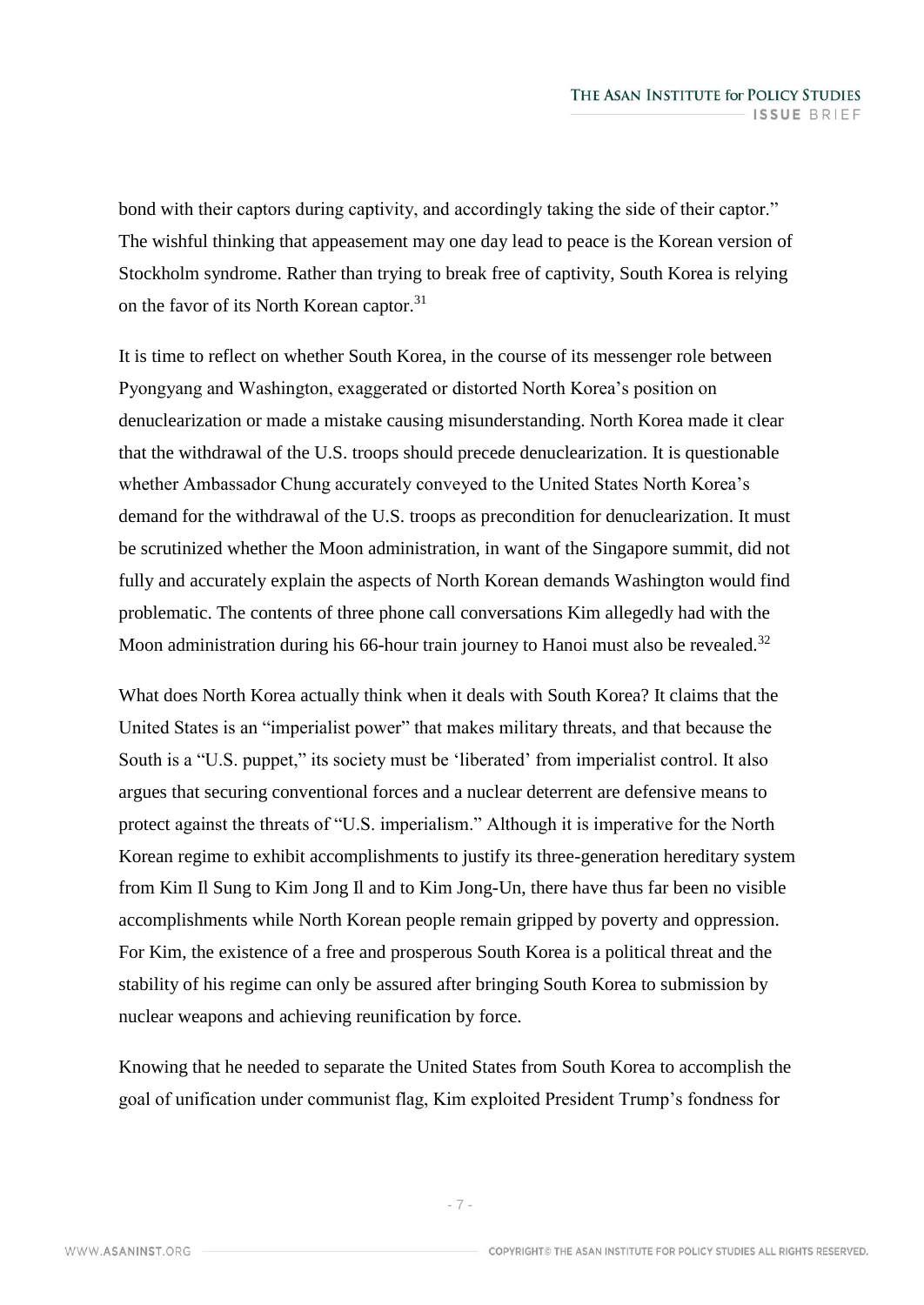self-grandiosity.<sup>33</sup> Four months after the collapse of the Hanoi Summit, President Trump wrote Kim a letter in June 2019 saying that they had shared "a unique style and a special relationship<sup>"34</sup> and could end the hostile relationship between their two countries.<sup>35</sup> After the Panmunjom meeting in July, President Trump wrote Kim another letter that included 22 photographs they had taken at Panmunjom. A month later, Kim wrote President Trump his longest letter, which in journalist Bob Woodward's assessment had a tone of disappointment. In the letter, Kim complained that South Korea-U.S. combined military exercises had not fully stopped, stating, "Now and in the future, South Korean military cannot be my enemy."<sup>36</sup> On April 1, 2022, South Korean Defense Minister Suh Wook said that the country's military has the "ability and readiness to conduct a precision strike against the launch site and command and support facilities if there is a clear sign of [North Korean] missile launch."<sup>37</sup> Next day, in response to South Korean Defense Minister Suh Wook's comment, Kim Yo-Jong, Deputy Department Director of the Publicity and Information Department of the Workers' Party of Korea,. warned that North Korea is a nuclear armed state and South Korea without nuclear weapons is no match by stating that Defense Minister Suh Wook "dare mentioned the preemptive strike at a nuclear weapons state, in his senseless bluster.<sup>38</sup> Two days later, she threatened South Korea in her statement that says "The South Korean military will have to face a miserable fate little short of total destruction and ruin."<sup>39</sup>

At a confirmation hearing held at the South Korean National Assembly a month after Kim announced the development of tactical nuclear weapons and a nuclear-powered submarines in January 2021, Ambassador Chung, then-minister nominee, said, "Kim Jong Un is still committed to denuclearization."<sup>40</sup> In March 2022, at a session of the Foreign Affairs and Unification Committee of the National Assembly, Foreign Minister Chung said, "if an answer can simply be 'yes or no,' how simple and good would the world be,"<sup>41</sup> in effect he misleads the people with sophistry watching a fire across the river.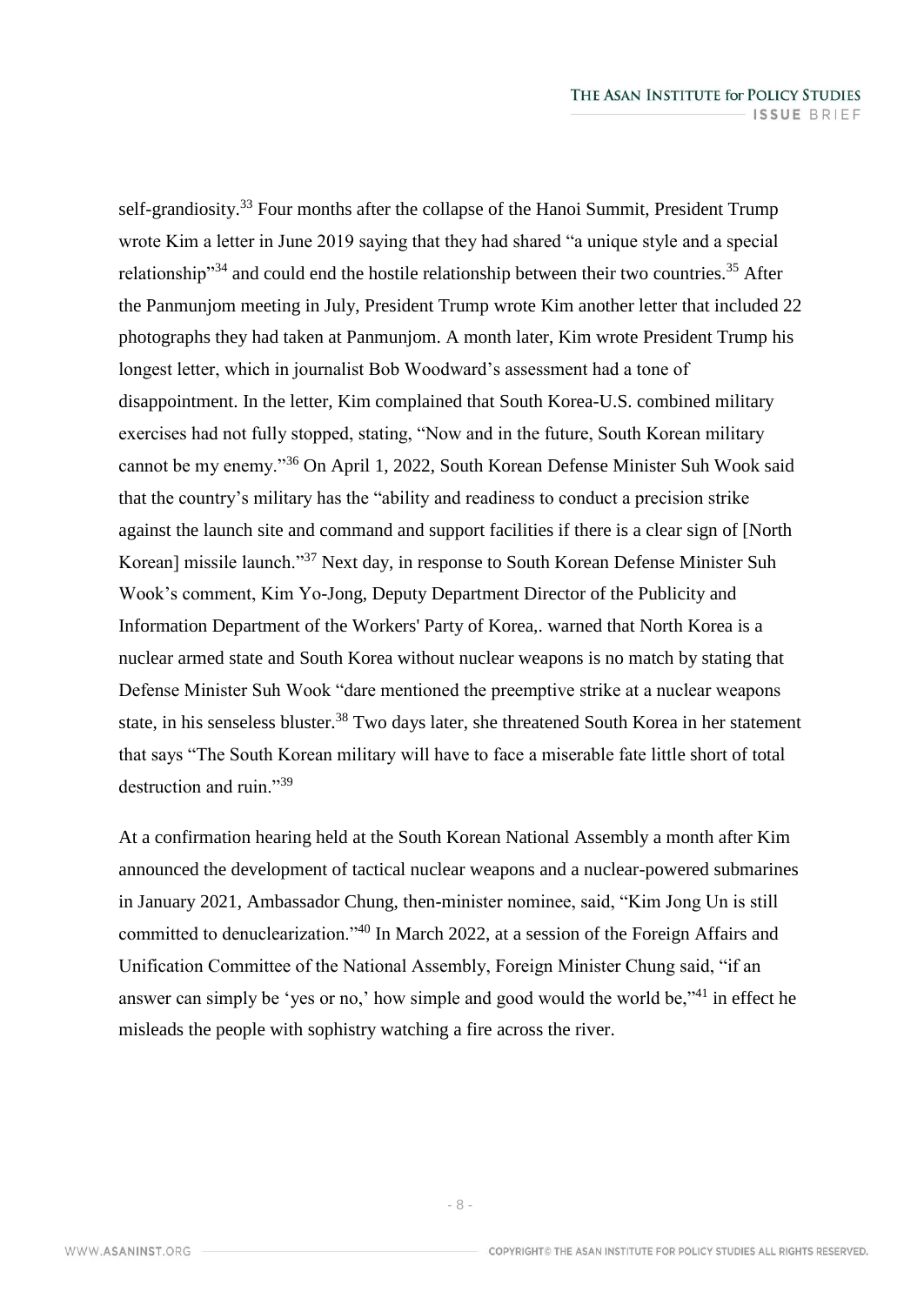In 2021, the Biden administration entered office and in May 2022, a new government will take office in Seoul. In the South Korea-U.S. leaders' joint statement of May 2021, the Biden administration announced that it would "begin a new chapter" in the partnership.

Given that South Korean President-elect Yoon Suk-yeol pledged to transform the South Korea-U.S. alliance into "a comprehensive strategic alliance," South Korea and the United States are expected to be more closely aligned than ever. The issue is that they will have to overcome a crisis of trust in their relationship produced over the past years and put their partnership back on a solid rock.

Amid increasing nuclear threats from North Korea, public support in South Korea and the United States for the relationship is crucial for maintaining stability on the Korean Peninsula. The attitudes of citizens in South Korea and the United States toward each other's countries remain positive. According to a March 2021 opinion survey by the Chicago Council on Global Affairs, South Koreans viewed the United States most favorably of all nations, and according to the same institute's July 2021 survey, 63% of U.S. respondents said they supported defending South Korea in the event of a North Korean invasion.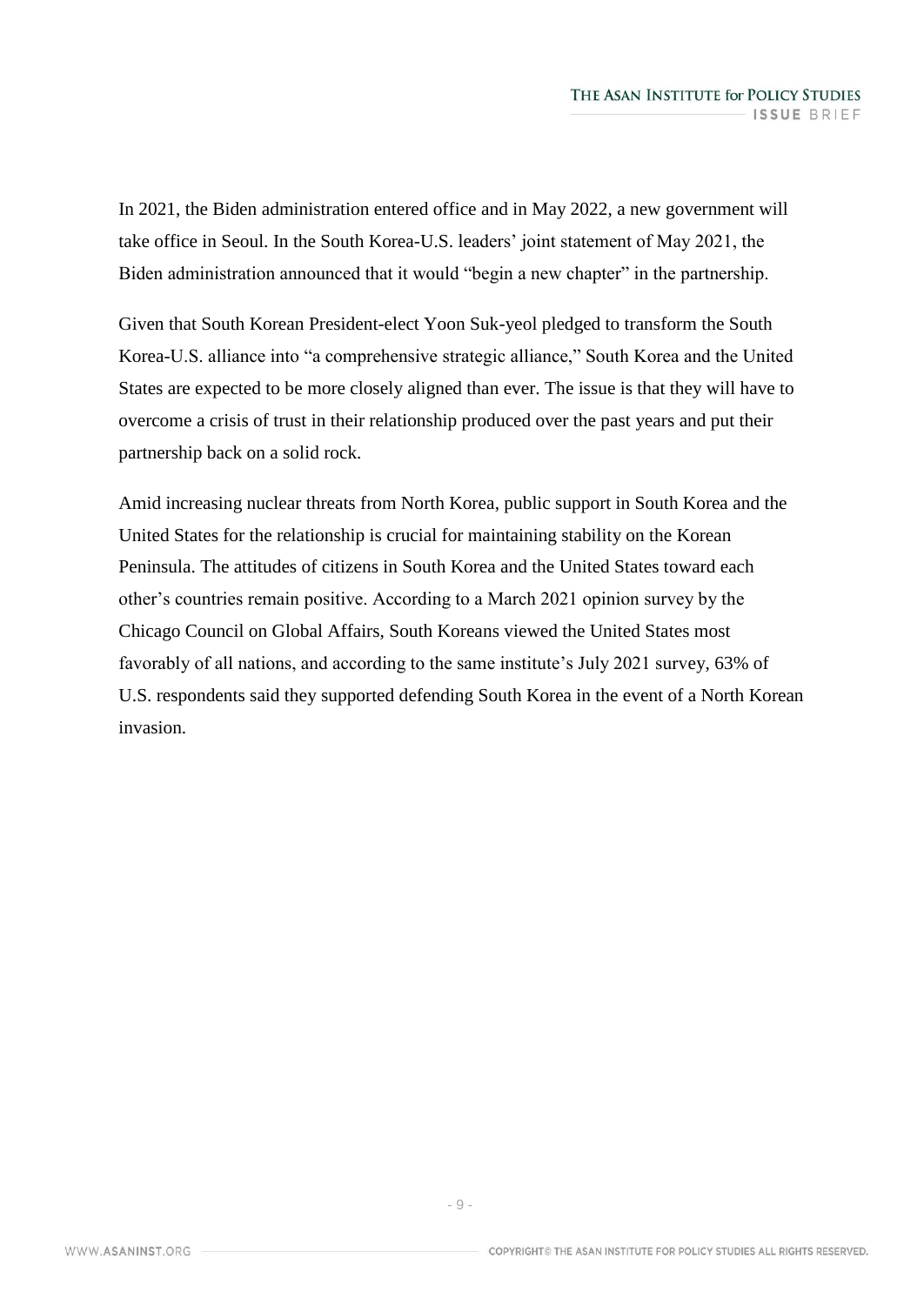$\overline{a}$ 

<sup>6</sup> Statistics Korea, "E-National Statistics, Status of Shared Defense Costs,"

[https://www.index.go.kr/potal/main/EachDtlPageDetail.do?idx\\_cd=1712.](https://www.index.go.kr/potal/main/EachDtlPageDetail.do?idx_cd=1712)

11 "Trump Threatens 'Fire and Fury' Against North Korea if It Endangers U.S," *The New York Times* (August 8, 2017).

<sup>12</sup> Woodward, *Rage*, p. 179 and 181.

13 "In surprise summit concession, Trump says he will halt Korea war games," *Reuters* (June 12, 2018).

<sup>14</sup> Final Report of the Panel of Experts submitted pursuant to resolution 2569 (2021), United Nations Security Council 1718 Sanctions Committee (DPRK), March 1, 2022.

<sup>15</sup> Woodward, *Rage*, p. 92.

<sup>16</sup> Woodward, *Rage*, p. 92.

17 "The Troubled ROK-U.S. Alliance," The Asan Institute for Policy Studies, *Issue Brief* 2022-02 (January 21, 2022), p.10.

<sup>18</sup> Woodward, Rage, p. 183.

19 "President Donald Trump on Kim Jong Un: 'We fell in love' over 'beautiful letters'," *USA Today* (Sep 30, 2018). [https://www.usatoday.com/story/news/politics/2018/09/30/trump-north-koreas-kim-love-beautiful-letters/1478834002/.](https://www.usatoday.com/story/news/politics/2018/09/30/trump-north-koreas-kim-love-beautiful-letters/1478834002/)

<sup>20</sup> "How to Understand North Korea's Demand for the Withdrawal of ROK-U.S. 'hostile policy'," The Asan Institute for Policy Studies, *Issue Brief* (January 20, 2022), p. 4.

<sup>21</sup> Woodward, *Rage*, p. 172.

22 "The Troubled ROK-U.S. Alliance," The Asan Institute for Policy Studies, *Issue Brief* 2022-02 (January 21, 2022) p. 12.

<sup>23</sup> Woodward, *Rage*, p. 175.

24 "In a tweet, Trump appears to invite Kim Jong Un to meet him at the Korean demilitarized zone," *The Washington Post* (June 28, 2019).

<sup>25</sup> "Kim Jong Un felt annoyed by Moon Jae-in trying to intervene between himself and Trump," *Sisajounral*, (April 12, 2022), p. 17.

<sup>26</sup> [단독] "美北 판문점 회동때, 트럼프도 김정은도 文동행 원치 않았다"[Neither Trump nor Kim Jong Un Wanted Company of Moon at U.S.-D.P.R.K Panmunjom Meeting],  $\mathcal{Z}\cancel{\cup} \mathcal{Q} \not\equiv$  [Chosun Ilbo] (June 22, 2020).

27 "Trump Steps Into North Korea and Agrees with Kim Jong-un to Resume Talks," *The New York Times* (June 30, 2019).

<sup>28</sup> "Address by President Moon Jae-in of the Republic of Korea at the 73rd Session of the United Nations General Assembly," *Cheong Wa Dae* (September 26, 2018)[. https://english1.president.go.kr/briefingspeeches/speeches/73](https://english1.president.go.kr/briefingspeeches/speeches/73)

29 "South Korea's Moon Becomes Kim Jong Un's Top Spokesman at UN," *Bloomberg* (September 26, 2018)

<sup>30</sup> "정의용 수석특사 방북 결과 언론발표," [Special Envoy Chung Eui Yong's Press Conference after visit to

Pyongyang], 대한민국 정책브리핑 [Republic of Korea Policy Briefing] (2018. 03. 16).

[https://www.korea.kr/news/blueHouseView.do?newsId=148848672.](https://www.korea.kr/news/blueHouseView.do?newsId=148848672)

<sup>1</sup> Bank of Korea, "GDP Per Capita, 1953," [https://ecos.bok.or.kr/flex/EasySearch.jsp.](https://ecos.bok.or.kr/flex/EasySearch.jsp)

<sup>2</sup> Congressional Research Service, "U.S.-South Korea Alliance: Issues for Congress," *In Focus* (March 14, 2022), p. 2.

<sup>3</sup> Bob Woodward, *Rage* (New York: Simon & Schuster, 2020), p. 85.

<sup>4</sup> Woodward, *Rage*, p. 186.

<sup>5</sup> U.S. Government Accountability Office, *Burden Sharing: Benefits and Costs Associated with the U.S. Military Presence in Japan and South Korea* (March 2021), pp. 43-44.

<sup>7</sup> "US forces in Korea not mercenaries: US think tank," *The Korea Herald* (November 27, 2020). [http://www.koreaherald.com/view.php?ud=20191127000648.](http://www.koreaherald.com/view.php?ud=20191127000648)

<sup>8</sup> Carol Leonnig and Philip Rucker, *I Alone Can Fix It – Large Print Version* (New York: Random House, 2021), pp. 503- 504. When Trump's top aides, including Secretary of Defense Mark Esper, told him that shredding the alliance with South Korea would be politically dangerous, he said, "We'll do it in the second term."

<sup>9</sup> Larry Hogan, "Fighting alone: I'm a GOP governor. Why didn't Trump help my state with coronavirus testing?" *The Washington Post* (June 16, 2020). [https://www.washingtonpost.com/outlook/2020/07/16/larry-hogan-trump-coronavirus/.](https://www.washingtonpost.com/outlook/2020/07/16/larry-hogan-trump-coronavirus/) <sup>10</sup> Woodward, *Rage*, p. 183.